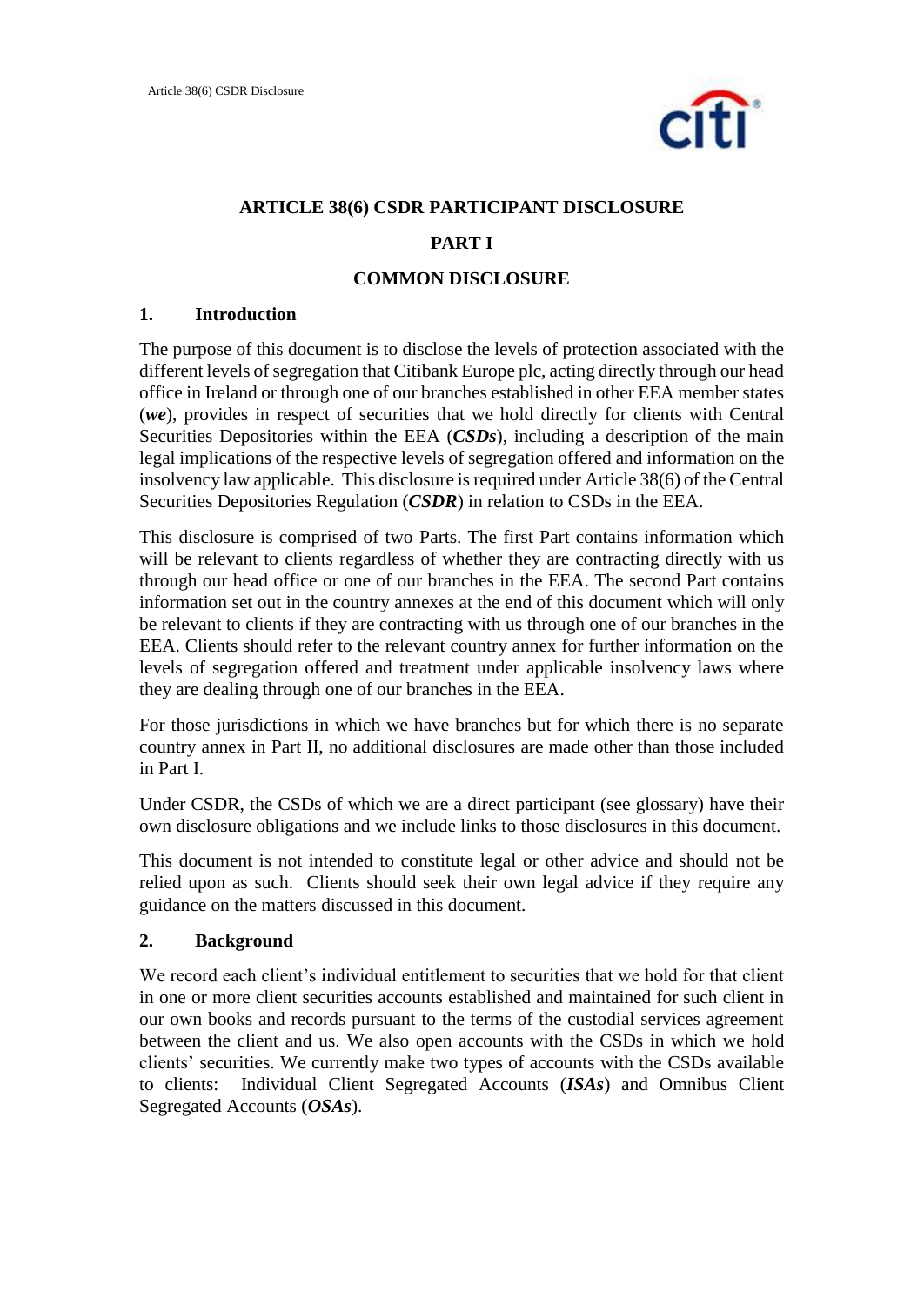

An ISA is used by us to hold the securities of a single client and therefore the client's securities are held by us in a CSD account which is separate from accounts used to hold the securities of other clients and our own proprietary securities.

An OSA is used by us to hold the securities of a number of clients on a collective basis. However, we do not hold our own proprietary securities in OSAs.

# **3. Main legal implications of levels of segregation**

# *Insolvency*

Clients' legal entitlement to the securities that we hold for them directly with the CSDs would not be affected by our insolvency, whether those securities were held in ISAs or OSAs.

The distribution of the securities in practice on an insolvency would depend on a number of factors, the most relevant of which are discussed below.

# *Application of Irish insolvency law*

Were we to become insolvent, our insolvency proceedings would take place in Ireland and be governed by Irish insolvency law.

Under Irish insolvency law, securities that we held on behalf of clients would not form part of our estate on insolvency for distribution to creditors, subject to any security interest we may have and provided that they remained the property of the clients. Rather, they would be deliverable to clients in accordance with each client's proprietary interests in the securities.

As a result, it would not be necessary for clients to make a claim in our insolvency as a general unsecured creditor in respect of those securities. Securities that we held on behalf of clients would also not be subject to any bail-in process in Ireland (see glossary), which may be applied to us to limit or reduce any of our obligations if we were to become subject to Irish resolution proceedings (see glossary).

Accordingly, where we hold securities in custody for clients and those securities are considered the property of those clients rather than our own property, they should be protected on our insolvency or resolution. This applies whether the securities are held in an OSA or an ISA.

# *Application of branch insolvency law*

Pursuant to local laws of the jurisdictions where our branches through which we participate in the relevant EEA CSDs are located, those branches would not be subject to local insolvency proceedings in those jurisdictions, but only to insolvency proceedings in Ireland, as described in the preceding section.

Conversely, CEP London branch may be subject to local insolvency or resolution proceedings in the UK. Such proceedings would be governed by local laws of the UK. However, we do not participate directly in any EEA CSDs through CEP London branch (or through any other non-EEA branches of CEP).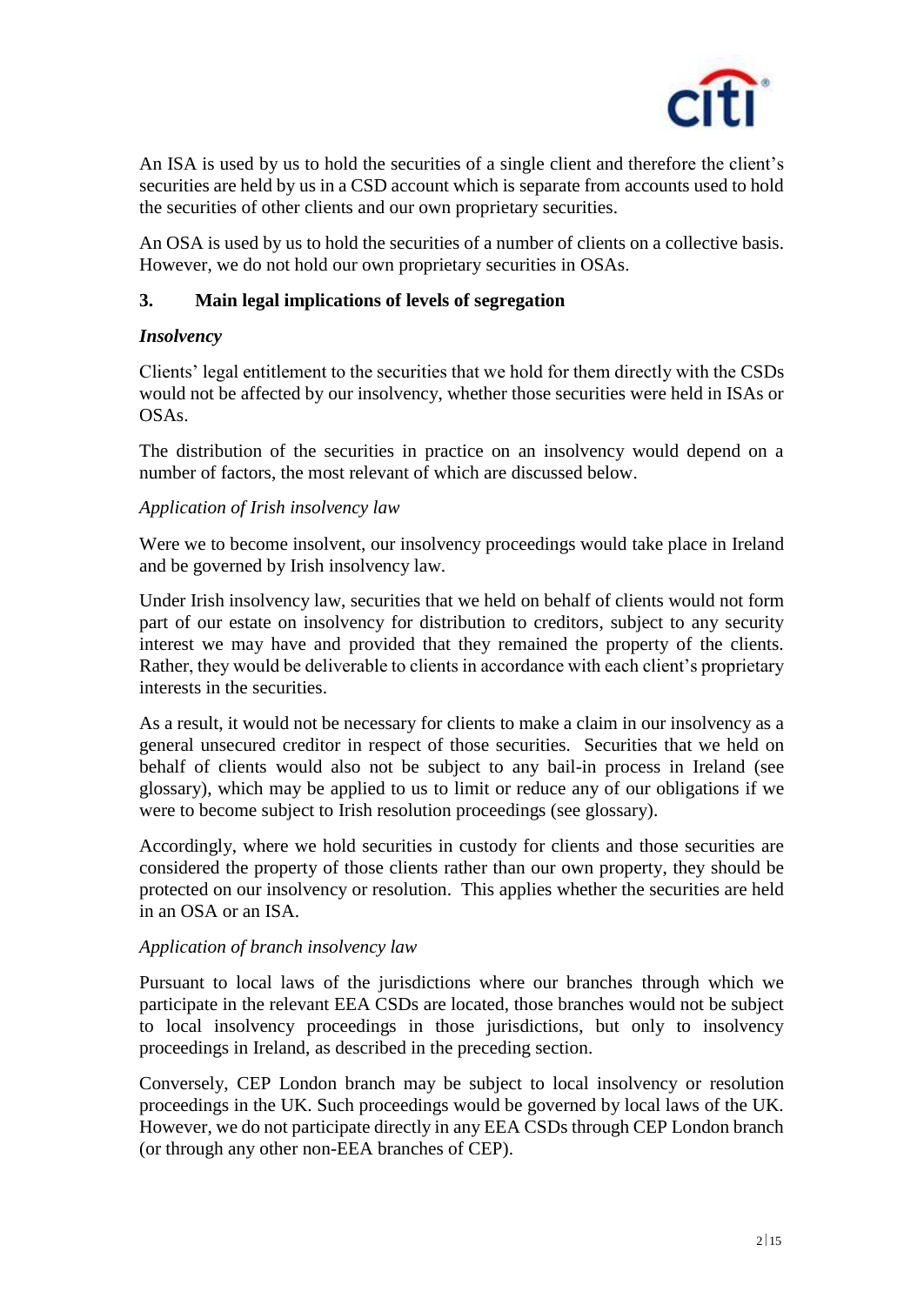

### *Nature of clients' interests*

Although our clients' securities are recorded in our name at the relevant CSD, we hold them on behalf of our clients, who are considered as a matter of law to have a beneficial proprietary interest in those securities. This is in addition to any contractual right a client may have against us to have the securities delivered to them.

This applies both in the case of ISAs and OSAs. However, the nature of clients' interests in ISAs and OSAs is different. In relation to an ISA, each client is beneficially entitled to all of the securities held in the ISA attributable to that client. In the case of an OSA, as the securities are held collectively in a single account, each client is normally considered to have a beneficial interest in all securities in the account proportionate to its holding of securities as recorded in our books and records.

Our books and records constitute evidence of our clients' beneficial interests in the securities. The ability to rely on such evidence would be particularly important on our insolvency and in the case of an OSA, since no records of individual clients' entitlements would be held by the relevant CSD.

We are subject to the client asset provisions under Part 12 of the Irish MiFID Regulations (see glossary) (*Client Asset Rules*) in Ireland, which contain requirements as to the maintenance of accurate books and records and the reconciliation of our records against those of third parties that hold client assets on our behalf (which include CSDs with which accounts are held). We are also subject to audits in respect of our compliance with those rules. Subject to the maintenance of books and records in accordance with the Client Asset Rules, clients should receive the same level of regulatory protection from both ISAs and OSAs.

# *Shortfalls*

If there were a shortfall between the number of securities that we are obliged to deliver to clients and the number of securities that we hold on their behalf in either an ISA or an OSA, this could result in fewer securities than clients are entitled to being returned to them on our insolvency. The way in which a shortfall could arise would be different as between ISAs and OSAs (see further below).

### *How a shortfall may arise*

We do not permit clients to make use of or borrow securities belonging to other clients for intra-day settlement purposes, even where the securities are held in an OSA, in order to reduce the chances of a shortfall arising as a result of the relevant client failing to meet its obligation to reimburse the OSA for the securities used or borrowed.

Where we have been requested to settle a transaction for a client and that client has insufficient securities held with us to carry out that settlement, in the case of both an ISA and an OSA, we only carry out the settlement once the client has delivered to us the securities needed to meet the settlement obligation.

However, a shortfall could arise as a result of an inadvertent administrative error or operational issues.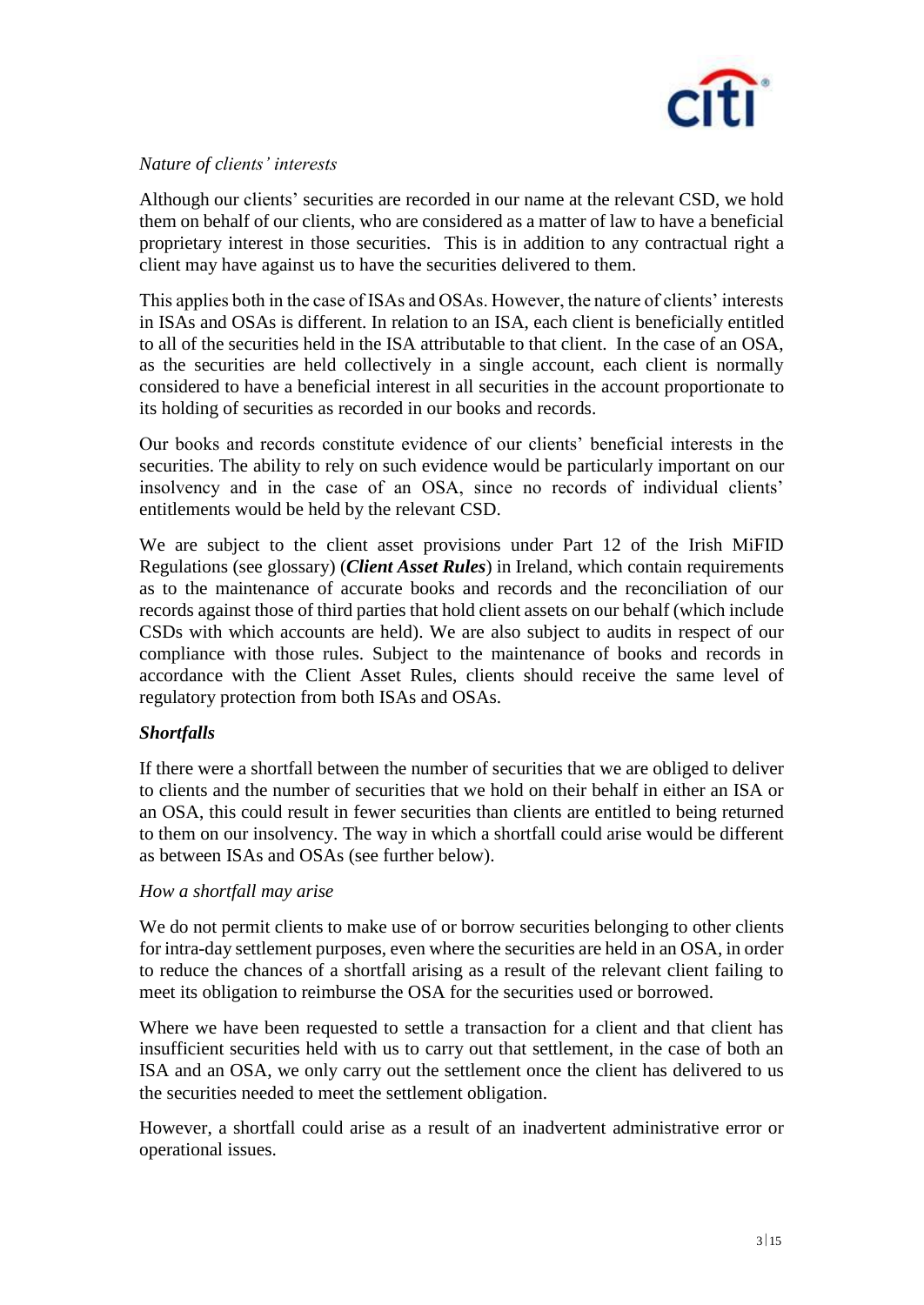

Nothing in this paragraph should be construed to override any obligation that the client owes us in respect of any irrevocable payment or delivery obligations (as these terms are defined in the custodial services agreement which we have in place with the client as amended or supplemented from time to time) which we incur in settling that client's trades.

### *Treatment of a shortfall*

In the case of an ISA, the whole of any shortfall on the relevant account would be attributable to the client for whom the account is held and would not be shared with other clients for whom we hold securities. Similarly, the client would not be exposed to a shortfall on an account held for another client or clients.

In the case of an OSA, the shortfall would be shared among the clients with an interest in the OSA. **Therefore, a client may be exposed to a shortfall even where securities have been lost in circumstances which are completely unrelated to that client**.

If a shortfall arose for which we are liable to the client, the client may have a claim against us for any loss suffered. If we were to become insolvent prior to covering a shortfall, clients would rank as general unsecured creditors for any amounts owing to them in connection with such a claim. Clients would therefore be exposed to the risks of our insolvency, including the risk that they may not be able to recover all or part of any amounts claimed.

In these circumstances, clients could be exposed to the risk of loss on our insolvency. If securities were held in an ISA, the entire loss (equal to the shortfall) would be borne by the client for whom the relevant account was held. If securities were held in an OSA, each of the clients with an interest in that account would bear a loss equal to the amount of the shortfall allocated to it.

In order to calculate clients' shares of any shortfall in respect of an OSA, each client's entitlement to securities held within that account would need to be established as a matter of law and fact based on our books and records. Any shortfall in a particular security held in an OSA would then be allocated among all clients with an interest in that security in the account. It is likely that this allocation would be made rateably between clients with an interest in that security in the OSA, although arguments could be made that in certain circumstances a shortfall in a particular security in an OSA should be attributed to a particular client or clients. It may therefore be a time consuming process to confirm each client's entitlement. This could give rise to delays in returning securities and initial uncertainty for a client as to its actual entitlement on an insolvency. Ascertaining clients' entitlements could also give rise to the expense of litigation, which could be paid out of clients' securities in the event of our insolvency.

### *Security interests*

### *Security interest granted to a third party other than a CSD*

Security interests granted over clients' securities (which for the avoidance of doubt must always be granted in accordance with the terms of the custodial services agreement and/or additional contractual agreements that we have in place with them) could have a different impact in the case of ISAs and OSAs.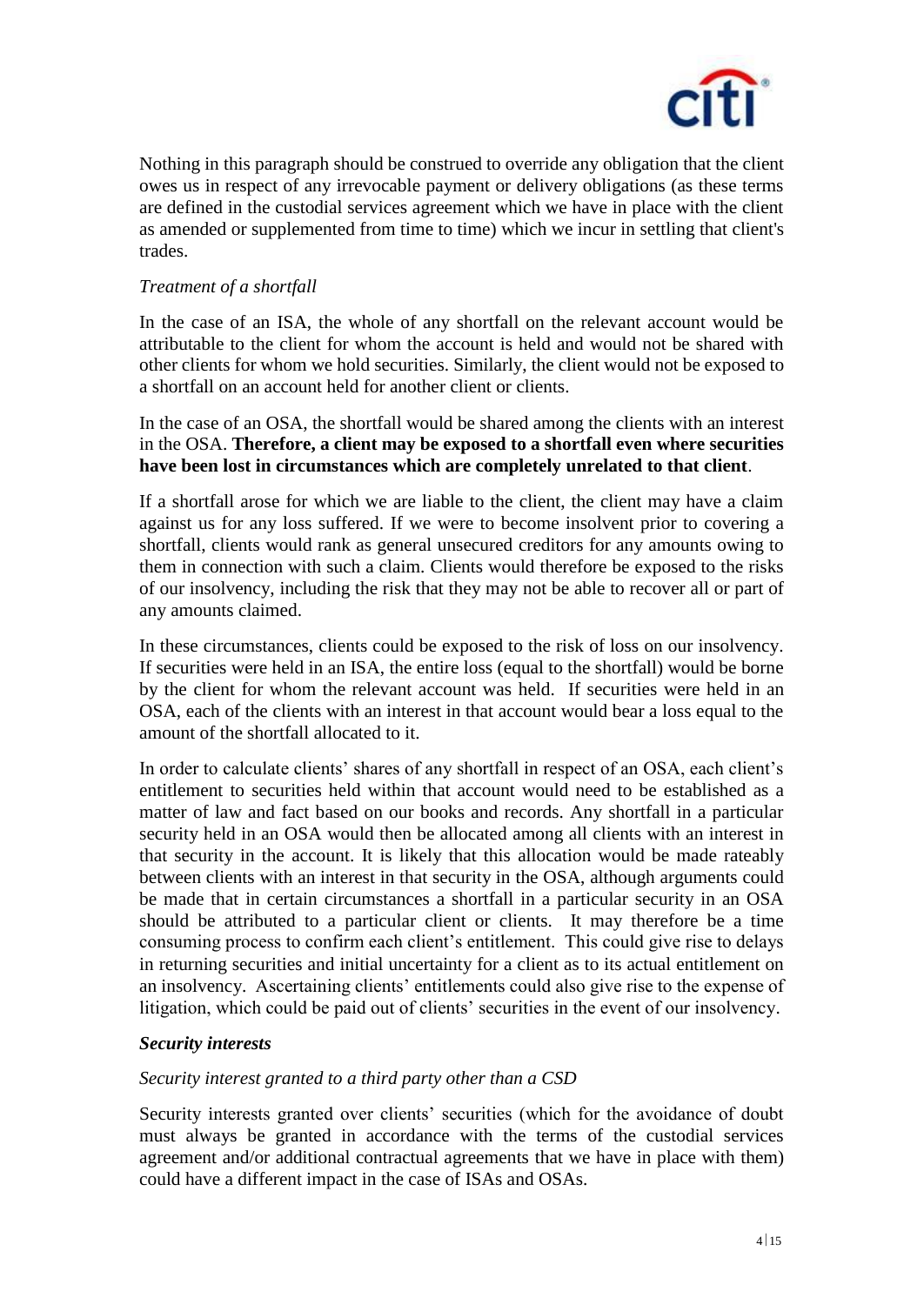

Where the client purports to grant a security interest over its interest in securities held by us which we hold in an OSA and the security interest was asserted against the CSD with which the account was held, there could be a delay in the return of securities from that account to all clients holding securities in the relevant account. However, in practice, we would expect that the beneficiary of a security interest over a client's securities would perfect its security by notifying us rather than the relevant CSD and would seek to enforce the security against us rather than against such CSD, with which it had no relationship. We would also expect the CSDs to refuse to recognise a claim asserted by anyone other than ourselves as account holder.

# *Security interest granted to CSD*

Whether or not the CSD may benefit from a security interest will be regulated by the CSD's own rules. Such rules may also regulate the CSD's approach to enforcement of such security interest. Should the CSD benefit from a security interest over securities held for a client, there could be a delay in the return of securities to a client (and a possible shortfall) in the event that we failed to satisfy our obligations to the CSD and the security interest was enforced. This applies whether the securities are held in an ISA or an OSA. However, in practice, we would expect that a CSD would first seek recourse to any securities held in our own proprietary accounts to satisfy our obligations and only then make use of securities in client accounts. We would also expect a CSD to enforce its security rateably across client accounts held with it.

Furthermore, the Client Asset Rules restrict the situations in which we may grant a security interest over securities held in a client account.

# *Corporate actions*

Where securities are held in an ISA and the client is entitled to a fractional entitlement on a corporate action, it is possible that the client would not in practice benefit from that fractional entitlement. However, where securities are held in an OSA, fractional entitlements may be received on an aggregated basis and therefore it is more likely that the clients may be able to benefit from some or all of those fractional entitlements.

Our insolvency may also have an impact on our ability to collect any entitlements, such as dividends, due on clients' securities held in an ISA or OSA or exercise any voting rights in respect of those securities.

# **4. CSD disclosures**

Where available, set out below are links to the disclosures which have been made by the CSDs in which we are participants as of the date of this document.

For those CSDs which have not yet prepared their disclosures, we have set out links to their websites where disclosures may be made available at a future date.

These disclosures have been provided by the relevant CSDs. We have not investigated or performed due diligence on the disclosures and clients rely on the CSD disclosures at their own risk.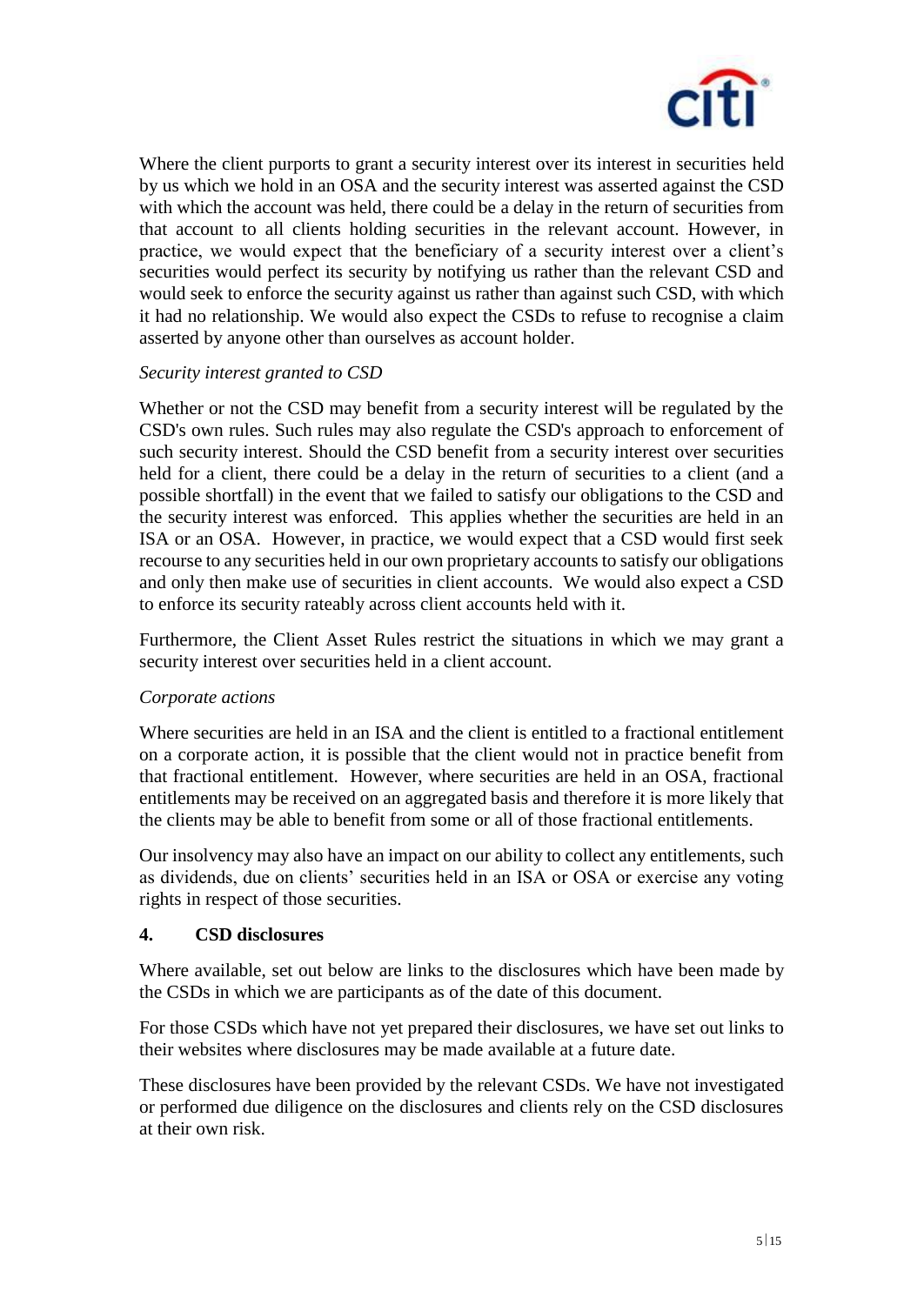

| <b>CSD</b>              | <b>Jurisdiction</b> | <b>CSDs</b>                      | Links to CSD disclosures or                          |
|-------------------------|---------------------|----------------------------------|------------------------------------------------------|
| Participant             |                     |                                  | websites                                             |
| Citibank<br>Europe plc, | Head                | Oesterreichische                 | http://www.oekb-csd.at/en                            |
| Office                  |                     | Kontrollbank AG (OeKB)           |                                                      |
| Ireland                 |                     | (Austria)                        |                                                      |
|                         |                     | VP Securities A/S (VP)           | https://www.vp.dk/en                                 |
|                         |                     | (Denmark)                        |                                                      |
|                         |                     | <b>Clearstream Banking SA</b>    | http://www.clearstream.com                           |
|                         |                     | Euroclear Bank SA/NV             | https://my.euroclear.com/apps/en/reference-          |
|                         |                     |                                  | search.html#q=eq:rights%20of%20participants          |
|                         |                     |                                  | &entity=eq:ef:eui:eb&limit=0                         |
|                         |                     | Interbolsa Central de            | https://www.interbolsa.pt/Default.aspx?tabid=3       |
|                         |                     | Valores (Portugal)               | 13                                                   |
|                         |                     | Euroclear Belgium                | https://my.euroclear.com/dam/ESES/Shared/ES          |
|                         |                     |                                  | ESServicesTempUploads/TempESESCustody/<br>LG0430.pdf |
|                         |                     | Banque Nationale de              | www.nbb.be                                           |
|                         |                     | Belgique                         |                                                      |
|                         |                     | Euroclear France SA              | https://my.euroclear.com/dam/ESES/Shared/ES          |
|                         |                     |                                  | ESServicesTempUploads/TempESESCustody/               |
|                         |                     |                                  | LG0430.pdf                                           |
|                         |                     | Euroclear Nederland              | https://my.euroclear.com/dam/ESES/Shared/ES          |
|                         |                     |                                  | ESServicesTempUploads/TempESESCustody/<br>LG0430.pdf |
|                         |                     | Euroclear Bank SA/NV             | https://my.euroclear.com/apps/en/reference-          |
|                         |                     |                                  | search.html#q=eq:rights%20of%20participants          |
|                         |                     |                                  | &entity=eq:ef:eui:eb&limit=0                         |
|                         |                     | <b>Clearstream Banking AG</b>    | http://www.clearstream.com                           |
|                         |                     | Frankfurt                        |                                                      |
|                         |                     | Iberclear (Spain)                | www.iberclear.es/                                    |
|                         |                     | Monte Titoli SpA                 | https://www.lseg.com/post-trade-                     |
|                         |                     |                                  | services/settlement-and-custody/monte-titoli         |
|                         |                     | Verdipapirsentralen ASA          | https://www.vps.no/pub/                              |
|                         |                     | (VPS)                            |                                                      |
|                         |                     | Euroclear Finland Oy             | https://www.euroclear.com/finland/en.html            |
| Citibank                | Bulgaria            | Tzentralen Depozitar AD          | http://www.csd-bg.bg/                                |
| Europe<br>plc,          |                     | (CD AD)                          |                                                      |
| Bulgaria                |                     | <b>Bulgarian National Bank</b>   | http://www.bnb.bg/index.htm                          |
| <b>Branch</b>           |                     | (BNB)                            |                                                      |
| Citibank                | Czech               | Centralni depozitar cennych      | https://www.cdcp.cz/index.php/en                     |
| Europe<br>plc,          | Republic            | papiru, a.s. (CDCP)              |                                                      |
| organizační             |                     | Registration Centre of the       | http://www.cnb.cz/en                                 |
| složka                  |                     | Czech National Bank -            |                                                      |
|                         |                     | <b>SKD</b>                       |                                                      |
|                         |                     | <b>Clearstream Banking SA</b>    | http://www.clearstream.com                           |
| Citibank                | Greece              | <b>Athens Central Securities</b> | http://www.helex.gr/web/guest/functions-             |
| Europe<br>plc,          |                     | Depository - ATHEXCSD            | depository                                           |
| <b>Athens Branch</b>    |                     | (Greece)                         |                                                      |
|                         |                     |                                  |                                                      |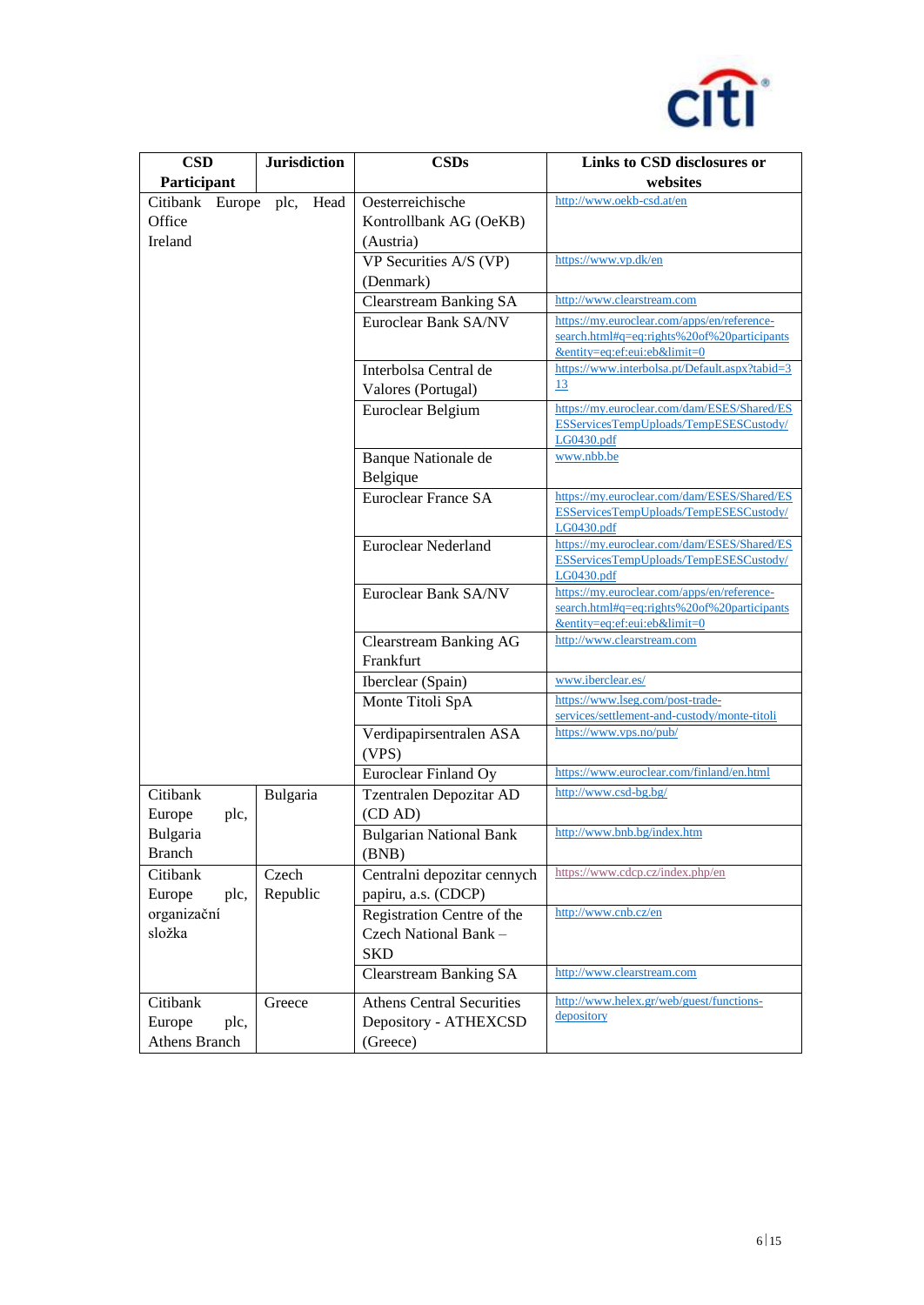

| <b>CSD</b>                                                      | <b>Jurisdiction</b> | <b>CSDs</b>                                                                  | Links to CSD disclosures or                                                                                                |
|-----------------------------------------------------------------|---------------------|------------------------------------------------------------------------------|----------------------------------------------------------------------------------------------------------------------------|
| Participant                                                     |                     |                                                                              | websites                                                                                                                   |
|                                                                 |                     | <b>Bank of Greece Securities</b><br>Settlement System (BOGS)<br>$(Greeze)^1$ | http://www.bankofgreece.gr/Pages/en/Payment<br>sSystems/default.aspx                                                       |
|                                                                 |                     | <b>Cyprus Stock Exchange</b><br>(Cyprus)                                     | http://www.cse.com.cy/en-GB/central-<br>depository/                                                                        |
| Citibank<br>Europe<br>plc,<br>Hungarian<br><b>Branch Office</b> | Hungary             | Központi Elszámolóház és<br>Értéktár Rt (KELER)                              | www.keler.hu                                                                                                               |
| Citibank<br>Europe<br>plc,                                      | Luxembourg          | Clearstream Banking S.A.                                                     | http://www.clearstream.com                                                                                                 |
| Luxembourg<br><b>Branch</b>                                     |                     | Euroclear Bank SA/NV                                                         | https://my.euroclear.com/apps/en/reference-<br>search.html#q=eq:rights%20of%20participants<br>&entity=eq:ef:eui:eb&limit=0 |
| Romania<br>Citibank                                             | Romania             | Depozitarul Central S.A.                                                     | http://www.depozitarulcentral.ro/home/index.a<br>SDX                                                                       |
| Europe<br>plc<br>Dublin,<br>Romania<br><b>Branch</b>            |                     | National Bank of Romania -<br><b>NBR</b> (SaFIR)                             | http://www.bnro.ro/SaFIR-3306.aspx                                                                                         |
| Slovak<br>Republic<br>Citibank                                  | Slovak<br>Republic  | Centralny Depozitar<br>Cennych Papierov SR                                   | https://www.cdcp.sk/en                                                                                                     |
| Europe<br>plc,<br>pobočka<br>zahraničnej<br>banky               |                     | NCDCP (The National<br><b>Central Securities</b><br>Depository j.s.c)        |                                                                                                                            |
| Citibank<br>Europe<br>plc,<br>Sverige filial                    | Sweden              | Euroclear Sweden AB                                                          | https://www.euroclear.com/sweden/en.html                                                                                   |

 $\overline{a}$ 

 $<sup>1</sup>$  Please note the reference to BOG is retained in the table for completeness around the entities used in Greece,</sup> however the:

disclosure is made pursuant to article 38 (6) of the CSDR, which introduces relevant disclosure requirement only regarding CSDs and CSDs participants (i.e. ATHEXCSD and ATHEXCSD participants, respectively, for the Greek market), and that

Greek Law 4569/2018, implementing the CSDR explicitly excludes from its CSDR implementing provisions the BOGS (article 1 paragraph 2 thereof).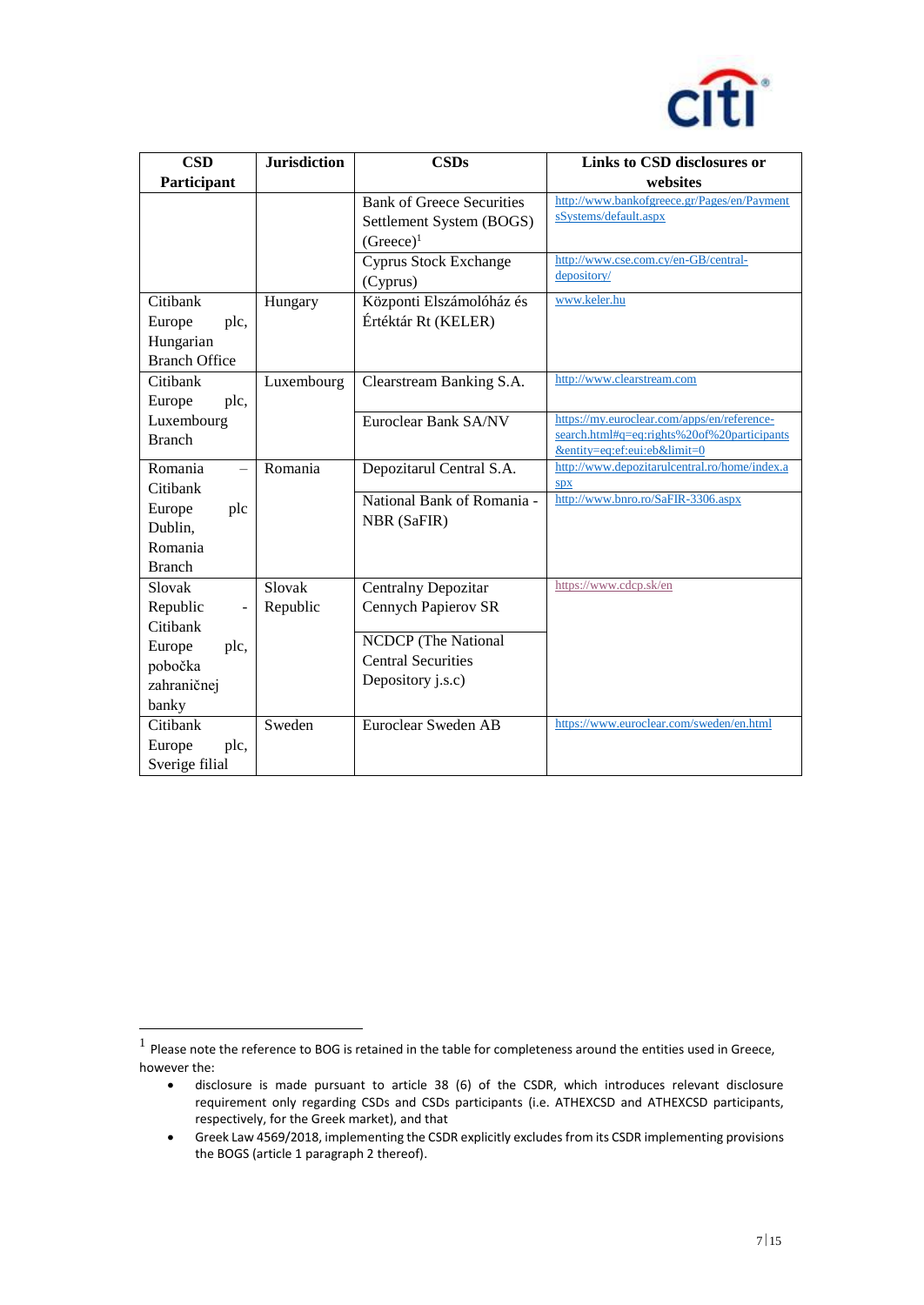

# **GLOSSARY**

*bail-in* refers to the process under the European Union (Bank Recovery and Resolution) Regulations 2015 (as amended) to failing Irish banks and investment firms under which the firm's liabilities to clients may be modified, for example by being written down or converted into equity.

*Central Securities Depository* or *CSD* is an entity which records legal entitlements to dematerialised securities and operates a system for the settlement of transactions in those securities.

*Central Securities Depositories Regulation* or *CSDR* refers to Regulation (EU) No 909/2014, which sets out rules applicable to CSDs and their participants.

*direct participant* means an entity that holds securities in an account with a CSD and is responsible for settling transactions in securities that take place within a CSD. A direct participant should be distinguished from an indirect participant, which is an entity, such as a global custodian, which appoints a direct participant to hold securities for it with a CSD.

*EEA* means the European Economic Area.

*Irish MiFID Regulations* means the European Communities (Markets in Financial Instruments) Regulations 2007 (S.I. No. 60 of 2007) of Ireland (as amended).

*resolution proceedings* are proceedings for the resolution of failing Irish banks and investment firms under the European Union (Bank Recovery and Resolution) Regulations 2015 (as amended).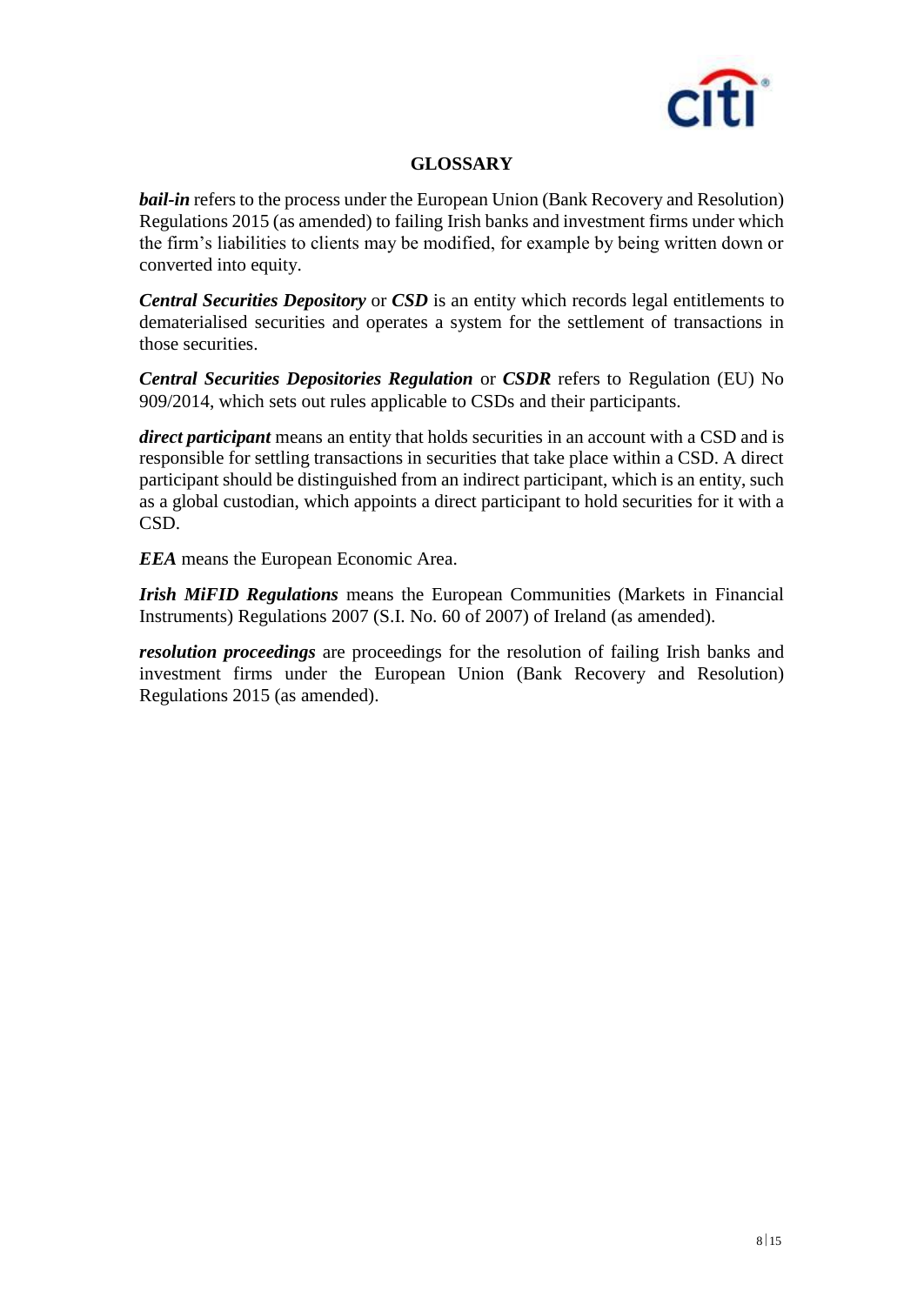

# **PART II**

### **COUNTRY ANNEXES**

### **1. Bulgaria - Citibank Europe plc, Bulgarian Branch**

### *Application of Bulgarian insolvency law*

Pursuant to Bulgarian law, our branch in Bulgaria would not generally be subject to local insolvency proceedings in Bulgaria, but only to insolvency proceedings in Ireland, as described in Part I (*Application of Irish insolvency law*). However, it is possible that certain ancillary insolvency proceedings may take place in Bulgaria against the assets located in Bulgaria, although to the extent that client assets remain segregated from our own assets, such assets would not form part of our insolvency estate for the purposes of Bulgarian ancillary proceedings.

### *Security interest granted to CSD*

In addition to the Client Asset Rules, the Bulgarian law principle of segregation of assets also restricts the situations in which we may grant a security interest over securities held in a client account.

### **2. Cyprus** - **Citibank Europe plc, Athens Branch**

### *References to beneficial interests*

Due to the nature of proprietary rights under Cyprus law, clients should treat all references in Part I to "beneficial interest in", "beneficially entitled to", etc. as references to "proprietary interest in", "having a proprietary interest in", etc.

### *Background*

ISAs are made available to clients in the form of "Investor's share accounts" and are created by our Greek branch in the name of the client in the relevant CSD, following the receipt of the client's written instructions.

A "Securities Account" (in which securities are held or may be held under the control of our Greece branch) is held in the CSD.

The creation of an OSA is only permitted in so far as the following provisions are fulfilled:

- (i) the account refers to government bonds and/or bonds which are issued by the European Central Bank and
- (ii) the account is created only in the name of legal entities,

Also an OSA may be created in the name of a Credit Institution or Financial Organisation from Countries of the European Economic Area or a third Country which according to the decision of the Advisory Authority has been determined that imposes procedures and measures preventing money laundering and financing terrorism, equivalent with the requirements of Directive 2005/60/EC.

In case of ISAs, clients are owners of the accounts and are presumed to be owners of the securities held in them.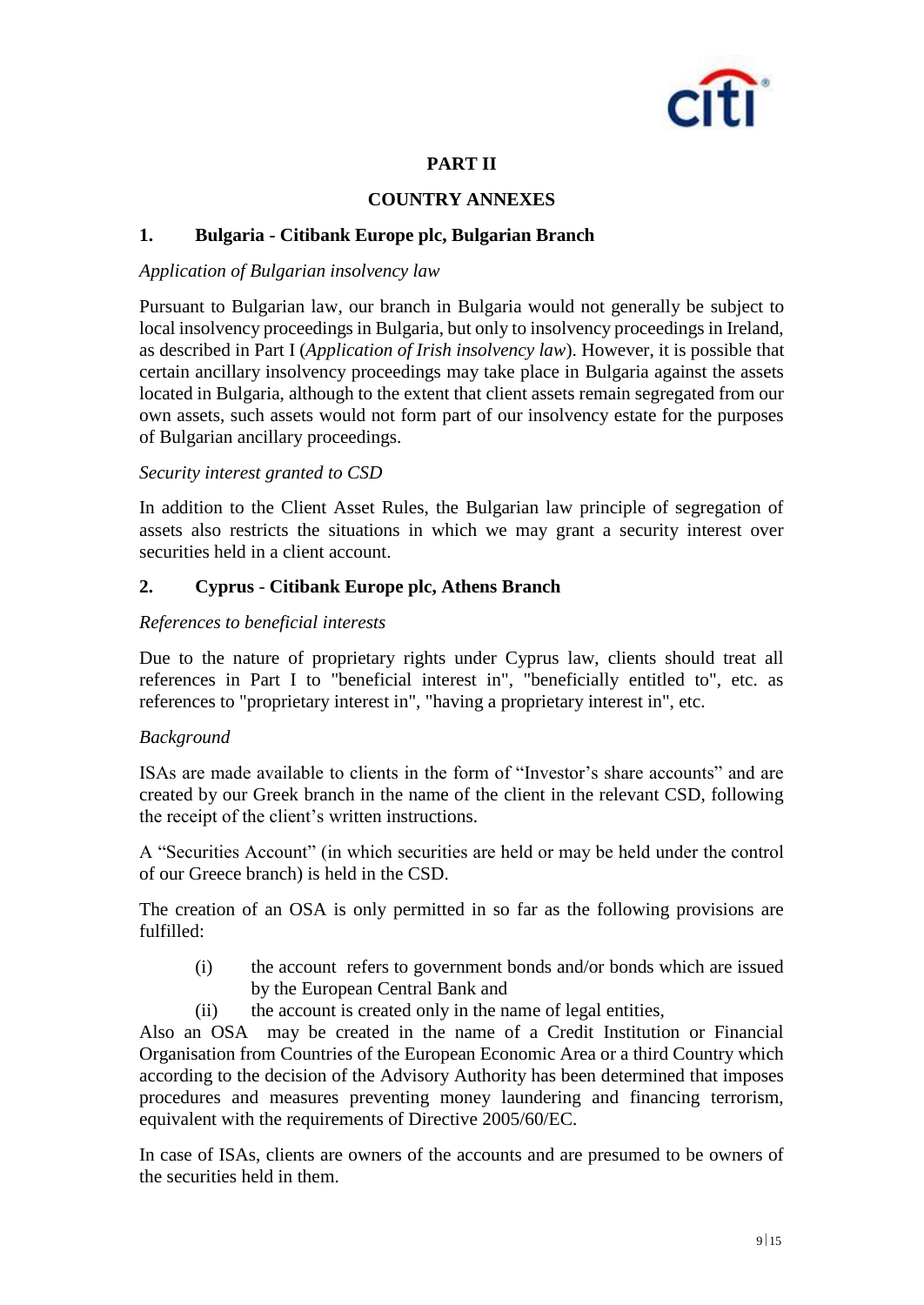

Where our Greek branch maintains OSA, it must confirm that the number of securities that the share account pertains to is the same as the total number of securities allocated to each separate beneficiary at the given time, and it also has the obligation to have made the necessary arrangements in order to be in a position to respond to any request of the Cyprus Securities and Exchange Commission for the collection of information in regards to the final beneficial owners of the securities.

### *Nature of clients' interests*

As a result of the account holding structure of our Greek branch's clients' accounts in Cyprus:

(a) in relation to an ISA which is maintained and is under the control of our Greek branch, the securities are in the name of our clients who are considered by the issuers as the owners of those securities;

(b) in relation to an OSA, we act as agent of our clients whose securities are pooled in the omnibus accounts.

### *Security interest granted to a third party other than a CSD*

The pledge on securities registered in the relevant CSD shall be valid and effective provided the relevant securities are placed in a Special Account (which is created in the relevant CSD within the ISA) and provided certain requirements (including the submission of a pledge agreement) are met.

# **3. Czech Republic - Citibank Europe plc, organizační složka**

### *References to beneficial interests*

Due to the nature of proprietary rights under Czech law, clients should treat all references in Part I to "beneficial interest in", "beneficially entitled to", "entitlement", etc. as references to "ownership right to", "being an owner of", "ownership right", etc.

### *Background*

There are certain differences in how the accounts opened with our Czech branch are held as compared to the description in Part I (*Background*).

ISAs are made available to clients in the form of owner's accounts opened and maintained by the relevant CSD in the name of a particular client. OSAs are opened and maintained by the relevant CSD in our own name.

In case of ISAs, clients are owners of the accounts and are presumed to be owners of the securities held in them. If we hold clients' securities in an OSA at the CSD, individual clients' entitlements in the securities will be evidenced on our own books and records that we maintain in respect of the OSA. The client is an owner of the account maintained on our own books and records and is presumed to be the owner of the securities evidenced in such account.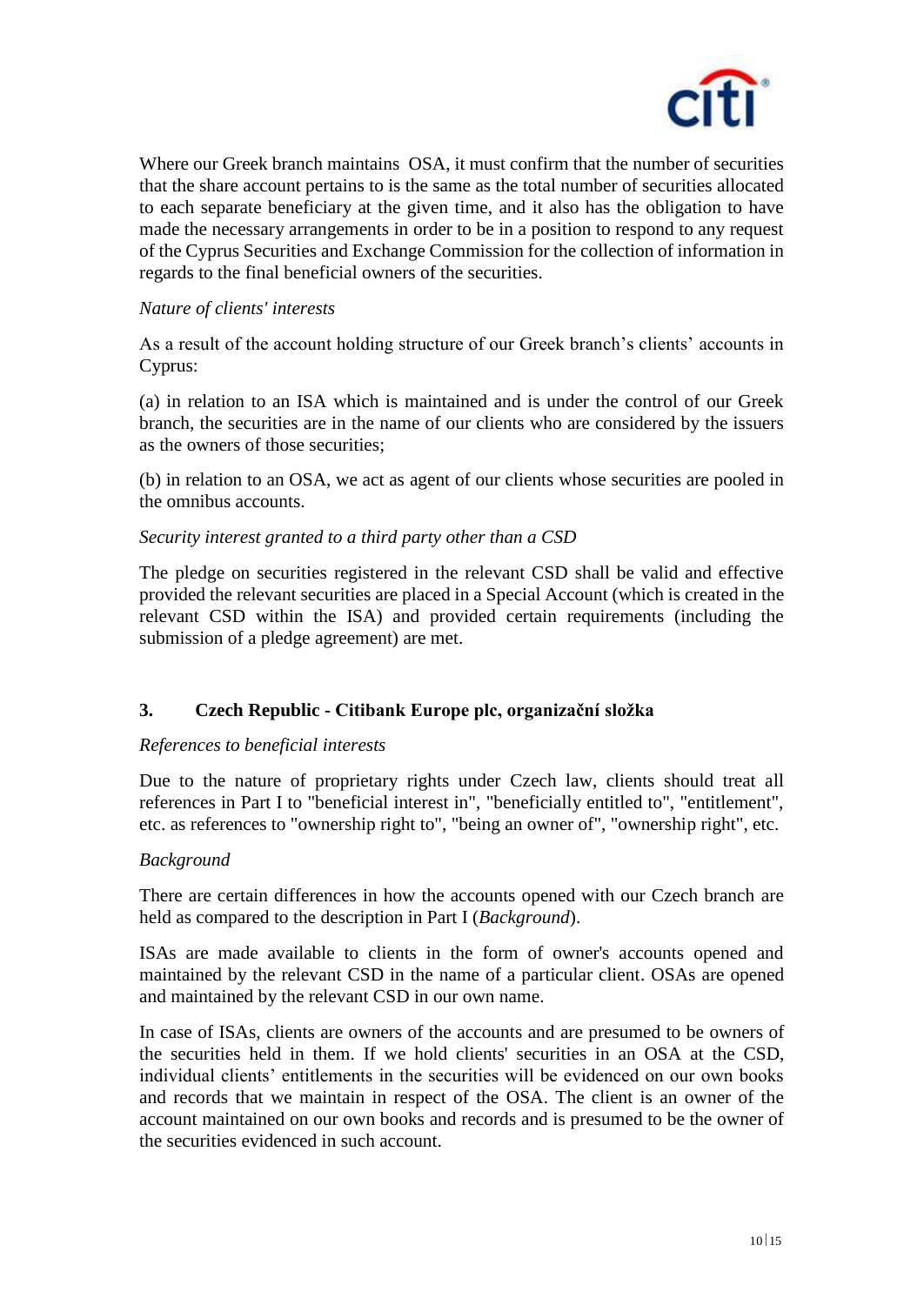

### *Nature of clients' interests*

As a result of the account holding structure in our Czech branch, (i) our clients' securities are registered in our name in an OSA at the relevant CSD, (ii) we hold them on behalf of our clients who are considered owners of those securities and (iii) these securities are evidenced on an account opened and maintained for each client separately on our own books and records that are maintained in respect of the OSA at the CSD.

Furthermore, in relation to an ISA, each client is presumed to be an owner of all the securities held in the ISA opened in the name of that client. In the case of an OSA, as the securities are held collectively in a single account, each client is normally considered to be entitled to the relevant securities in the account proportionate to its holding of securities as recorded on an account opened and maintained for each client separately on our own books and records.

### *Treatment of shortfall*

Due to the different account holding structure offered by our Czech branch, there are also certain differences in the treatment of shortfalls, depending on the type of account.

In the case of an ISA or the account maintained on our own books and records, the whole of any shortfall on the relevant account would be attributable to the client for whom the account is held and would not be shared with other clients for whom we hold securities.

In case of a shortfall in an ISA or an account on our own books and records linked to an OSA, the entire loss (equal to the shortfall) would be borne by the client for whom the relevant account was held. In case of a shortfall in an OSA, each of the clients with an interest in that account would bear a loss equal to the amount of the shortfall allocated to it.

# **4. Greece - Citibank Europe plc, Athens Branch**

### *References to beneficial interests*

Due to the nature of proprietary rights under Greek law, clients should treat all references in Part I to "beneficial interest in", "beneficially entitled to", "entitlement", etc. as references to "ownership right to", "being an owner of", "ownership right", etc.

### *Background*

There are certain differences in how the accounts opened with our Greek branch are held as compared to the description in Part I (*Background*).

ISAs are made available to clients in the form of owner's accounts opened and maintained by the relevant CSD in the name of a particular client. OSAs are opened and maintained by the relevant CSD in our own name.

In case of ISAs, clients are owners of the accounts and are presumed to be owners of the securities held in them. If we hold clients' securities in an OSA at the CSD, individual clients' entitlements in the securities will be evidenced on our own books and records that we maintain in respect of the OSA. The client is an owner of the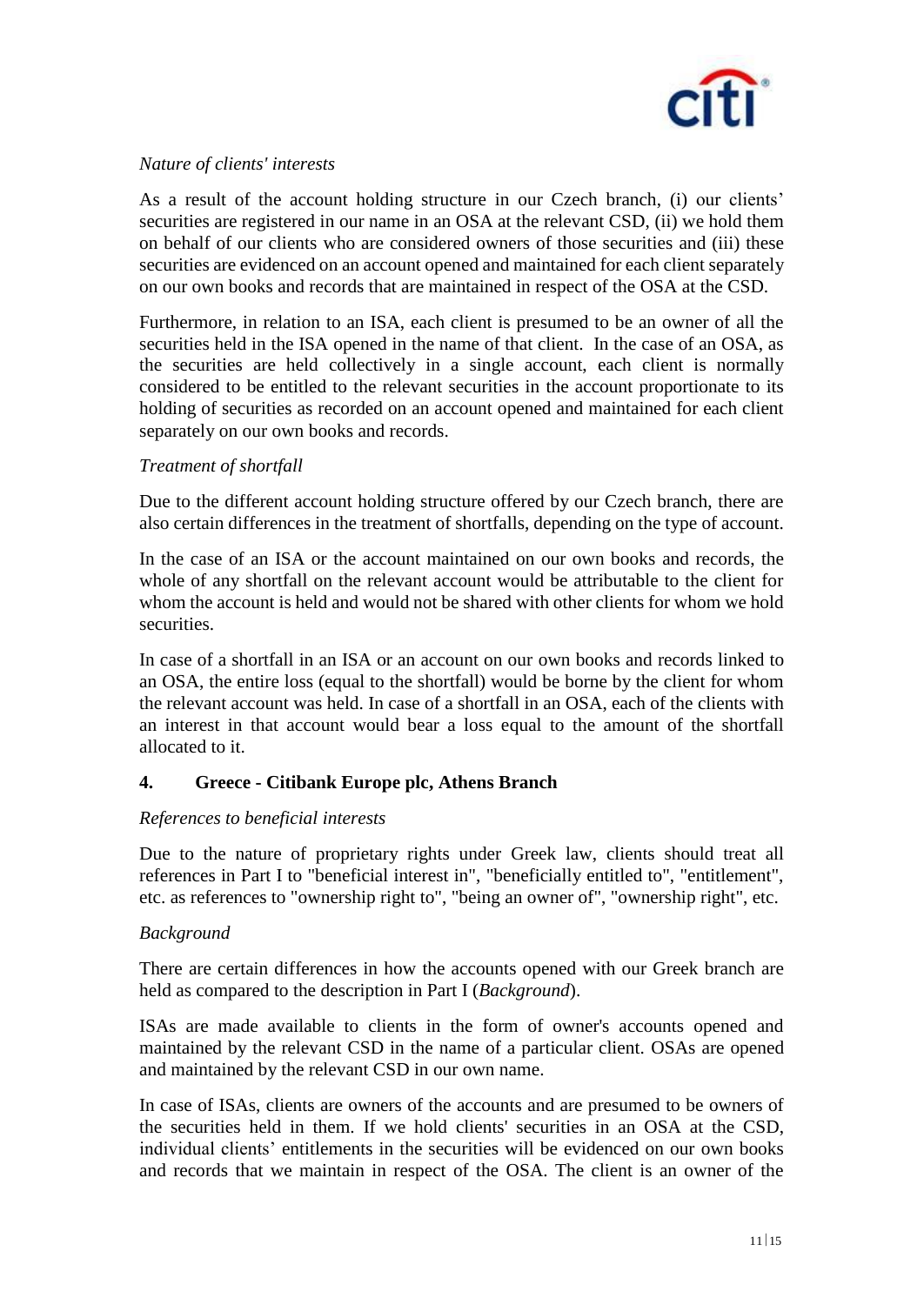

account maintained on our own books and records and is presumed to be the owner of the securities evidenced in such account.

### *Nature of clients' interests*

As a result of the account holding structure in our Greek branch:

(a) in relation to an OSA: (i) our clients' securities are registered in our name in an OSA at the relevant CSD, (ii) we hold them on behalf of our clients who are considered owners of those securities and (iii) the owners of the securities are evidenced through an account opened and maintained for each client separately on our own books and records that are maintained in respect of the OSA at the CSD;

(b) in relation to an ISA, each client is presumed to be the owner of all the securities held in the ISA opened in the name of that client.

### *Security interest granted to a third party other than a CSD*

As far as securities held with one of the relevant CSDs, the Athens Exchange (ATHEX), are concerned, as a matter of Greek law it is not practically possible for a third party to benefit from a security interest over client securities while these securities are held in an OSA and thus cause any delay or implication in the procedure of returning the securities to other clients who hold such securities in the relevant OSA. The security interest could be granted to a third party only in respect of securities held in an ISA. Therefore, in order to grant a security interest over securities held in an OSA, such securities should first be transferred in an ISA held in the name of the security interest provider.

# **5. Hungary - Citibank Europe plc, Hungarian Branch Office**

### *References to beneficial interests*

Due to the nature of proprietary rights under Hungarian law, clients should treat all references in Part I to "beneficial interest in", "beneficially entitled to", etc. as references to "title to", "having a title to", etc.

### **6. Slovak Republic - Citibank Europe plc, pobočka zahraničnej banky**

### *References to beneficial interests*

Due to the nature of proprietary rights under Slovak law, clients should treat all references in Part I to "beneficial interest in", "beneficially entitled to", "entitlement", etc. as references to "ownership right to", "being an owner of", "ownership right", etc.

### *Background*

There are certain differences in how the accounts opened with our Slovak branch are held as compared to the description in Part I (*Background*).

ISAs are opened and maintained by our Slovak branch as a CSD member (with the relevant CSD) in the name of a particular client. OSAs are opened and maintained by the relevant CSD in our own name.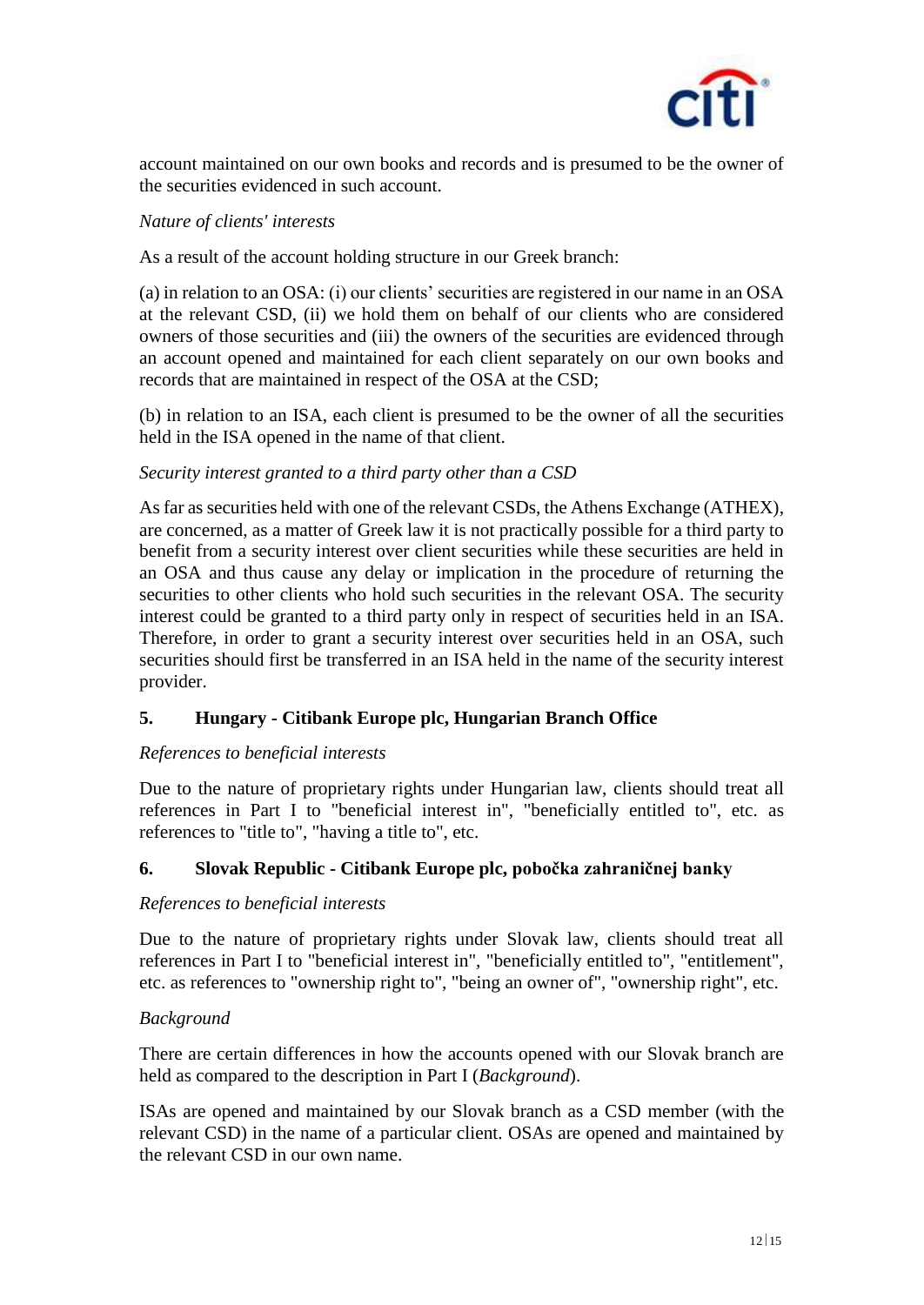

In case of ISAs, clients are owners of the accounts and are presumed to be owners of the securities held in them. If we hold clients' securities in an OSA at the CSD, individual clients' entitlements in the securities will be evidenced on our own books and records that we maintain in respect of the OSA. The client is an owner of the account maintained on our own books and records and is presumed to be the owner of the securities evidenced in such account.

### *Nature of clients' interests*

As a result of the account holding structure in our Slovak branch, (i) our clients' securities are registered in our name in an OSA at the relevant CSD, (ii) we hold them on behalf of our clients who are considered owners of those securities and (iii) these securities are evidenced on an account opened and maintained for each client separately on our own books and records that are maintained in respect of the OSA at the CSD.

Furthermore, in relation to an ISA, each client is presumed to be an owner of all the securities held in the ISA opened in the name of that client. In the case of an OSA, as the securities are held collectively in a single account, each client is normally considered to be entitled to the relevant securities in the account proportionate to its holding of securities as recorded on an account opened and maintained for each client separately on our own books and records.

### **7. Spain – Citibank Europe plc**

### *References to beneficial interests*

Due to the nature of proprietary rights under Spanish law, clients should treat all references in Part I to "beneficial interest in", "beneficially entitled to", etc. as references to "proprietary interest in", "having a proprietary interest in", etc.

### *Nature of clients' interests*

In respect of our compliance with Client Assets Rules, we are subject to audits (in Ireland) and verifications (in Spain).

### *Background*

ISAs are opened and maintained by CEP as a CSD member in the name of a particular client. No OSAs are available in Spain, however CEP may open and maintain with the relevant CSD( Iberclear) General Third Party Accounts (accounts opened with the Spanish CSD Iberclear which reflect the global balance of the securities that the authorised entities have registered on behalf of their third parties).

In case of ISAs, clients are owners of the accounts and are presumed to be owners of the securities held in them. If we hold clients' securities in an Third Parties Accounts at the CSD, individual clients' entitlements in the securities will be evidenced on our own books and records that we maintain in respect of the Third Parties Account. The client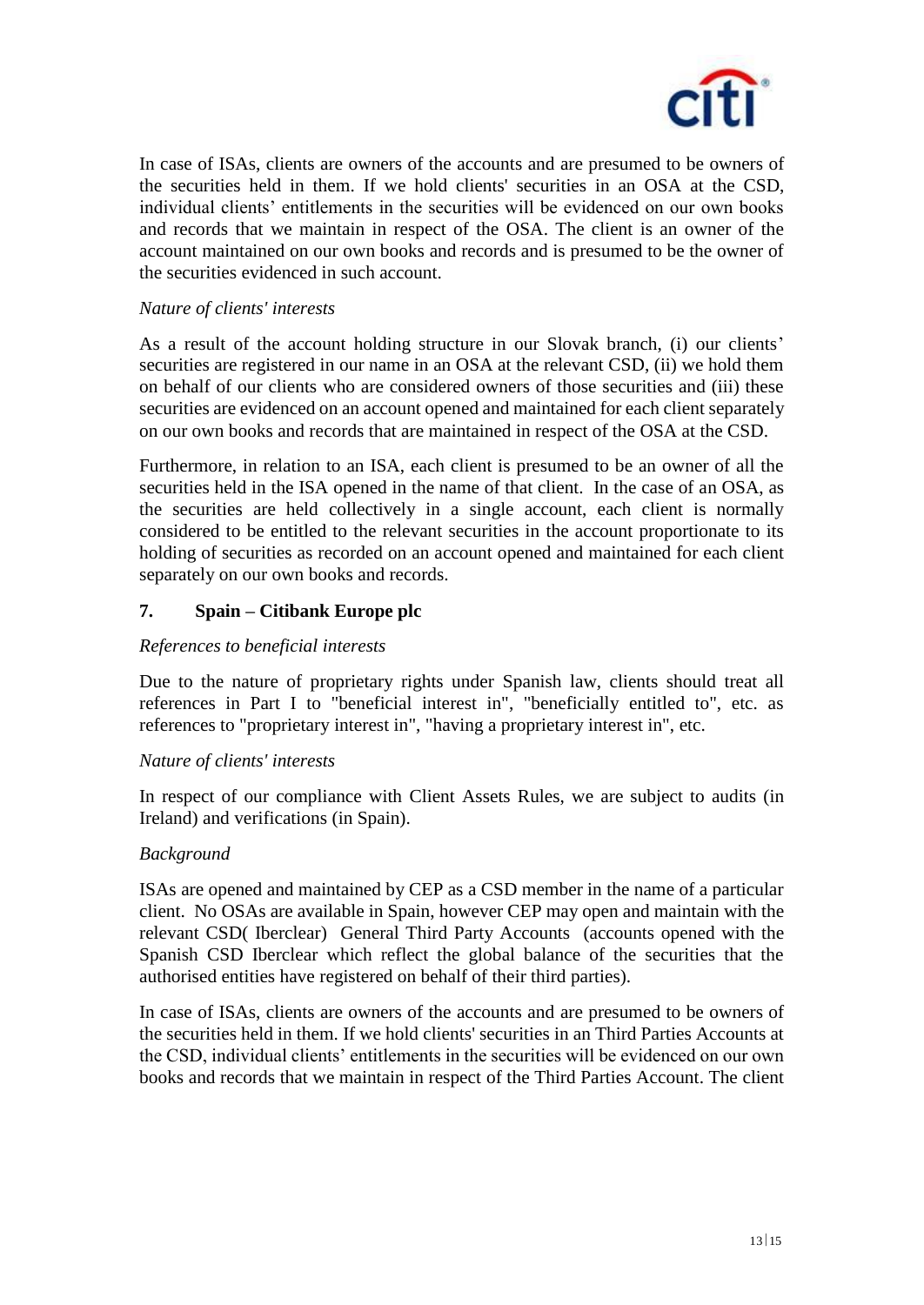

is an owner of the account maintained on our own books and records and is presumed to be the owner of the securities evidenced in such account.

### *Nature of clients' interests*

As a result of the account holding structure in Spain, (i) our clients' securities are deposited in an Third Parties Accounts at the relevant CSD, (ii) we hold them on behalf of our clients who are considered owners of those securities and (iii) these securities are evidenced on an account opened and maintained for each client separately on our own books and records that are maintained in respect of the Third parties accounts at the CSD.

### *Security interest granted to CSD*

In addition to the Client Asset Rules, the Spanish law principle of segregation of assets also restricts the situations in which we may grant a security interest over securities held in a client account.